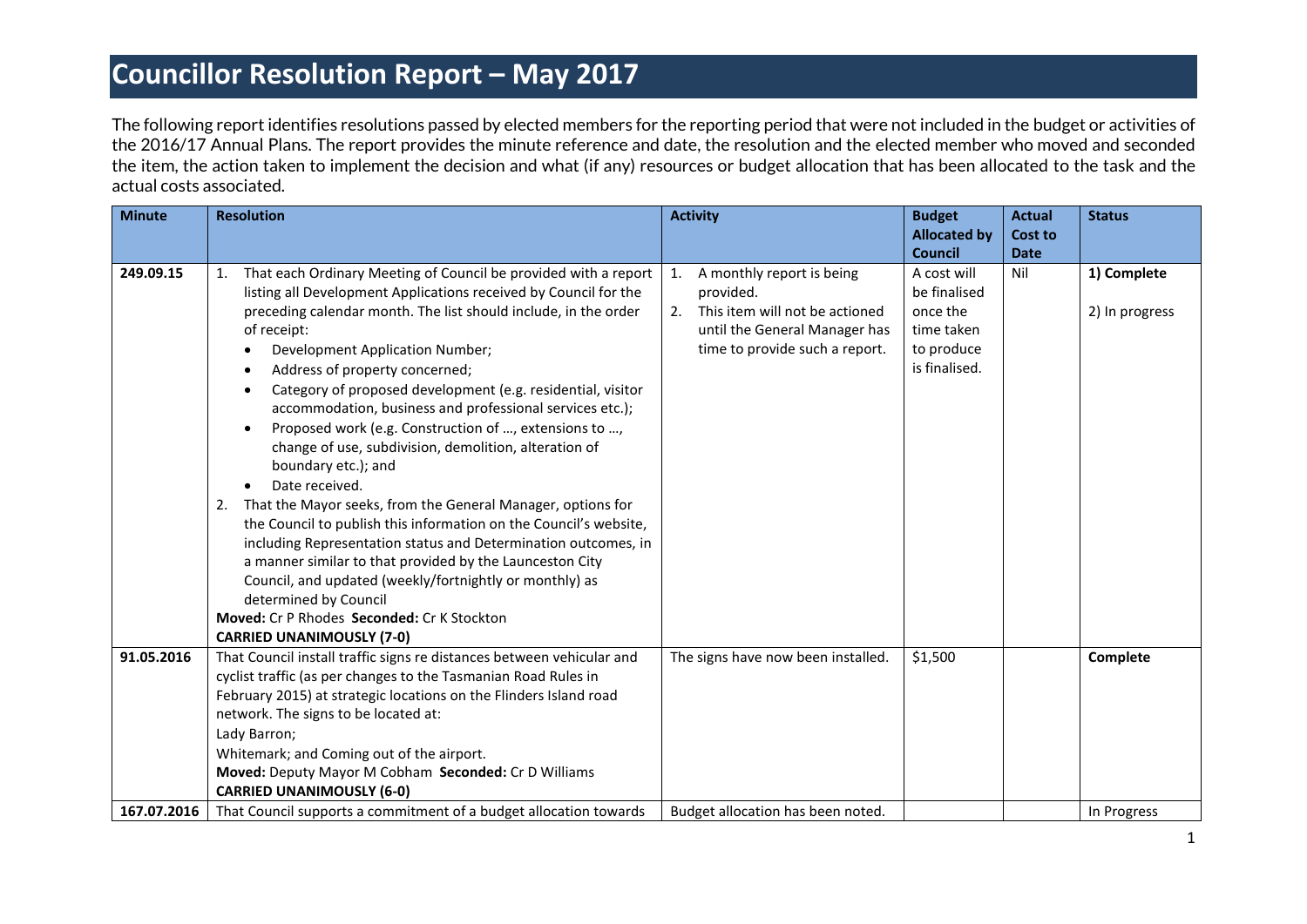| <b>Minute</b> | <b>Resolution</b>                                                                                                                                                                                                                                                                                                                                                                                   | <b>Activity</b>                                                                                                                                                                                                                | <b>Budget</b><br><b>Allocated by</b><br><b>Council</b> | <b>Actual</b><br><b>Cost to</b><br><b>Date</b> | <b>Status</b> |
|---------------|-----------------------------------------------------------------------------------------------------------------------------------------------------------------------------------------------------------------------------------------------------------------------------------------------------------------------------------------------------------------------------------------------------|--------------------------------------------------------------------------------------------------------------------------------------------------------------------------------------------------------------------------------|--------------------------------------------------------|------------------------------------------------|---------------|
|               | the Furneaux Islands Festival to be delivered in January 2017, 2018<br>and 2019 and develop a policy for provision of the Furneaux Islands<br>Festival in the future.<br><b>Moved: Cr D Williams</b><br>Seconded: Deputy Mayor M Cobham<br><b>CARRIED UNANIMOUSLY (7-0)</b>                                                                                                                         | A budget allocation has been made<br>in the adopted 2016-17 budget.                                                                                                                                                            |                                                        |                                                |               |
| 224.09.2016   | That Council agrees to waive plumbing permit fees for residents and<br>business operators who wish to revert from a dual water supply to a<br>single water supply for a period of 6 months after the Department of<br>Health and Human Services has removed the Do Not Consume<br>Notice and Boil Water Alert.<br>Moved: Cr G Willis<br>Seconded: Cr K Stockton<br><b>CARRIED UNANIMOUSLY (6-0)</b> | Council received advice from the<br>Department of Health and Human<br>Services that from the 1 <sup>st</sup> of<br>December, the notice has been<br>removed for Whitemark.                                                     |                                                        |                                                | In Progress   |
| 247.10.2016   | That Council supports the fourth option contained in the Flinders<br>Island Waste Management Feasibility Report and proceeding in<br>accordance with the recommendations.<br>Moved: Cr D Williams<br>Seconded: Deputy Mayor M Cobham<br><b>CARRIED UNANIMOUSLY (7-0)</b>                                                                                                                            | Tender documents have been<br>released and submissions received.<br>These have been processed with a<br>view to moving forward with the<br>second stage of the process with<br>an u provided to Council at the<br>May Workshop |                                                        |                                                | In progress   |
| 250.10.2016   | That Council directs the Acting General Manager to:<br>have the current tank inspected to determine what is required for<br>compliance; and scope out the project and the associated costs of<br>delivering a Business Case for the Aviation Fuel Storage Facility;<br>and report back to Council.<br>Moved: Cr G Willis<br>Seconded: Cr P Rhodes<br><b>CARRIED UNANIMOUSLY (6-0)</b>               | A report is in progress.                                                                                                                                                                                                       |                                                        |                                                | In progress   |
| 251.10.2016   | That Council directs the Acting General Manager to scope out the<br>project and the associated costs of delivering a Business Case for the<br>Airport Hangars and report back to Council.<br>Moved: Cr D Williams<br>Seconded: Cr K Stockton<br><b>CARRIED UNANIMOUSLY (7-0)</b>                                                                                                                    | A report has been prepared and<br>was discussed at the March Council<br>workshop. Implementation of<br>survey and leases is being<br>undertaken. A mini access plan will<br>also be required.                                  |                                                        |                                                | In progress   |
| 287.11.2016   | That the Works and Services Department also considers stabilisation<br>of high density truck turning intersections and entry points.                                                                                                                                                                                                                                                                | Intersections will be considered<br>when time permits and when final                                                                                                                                                           |                                                        |                                                | Not started   |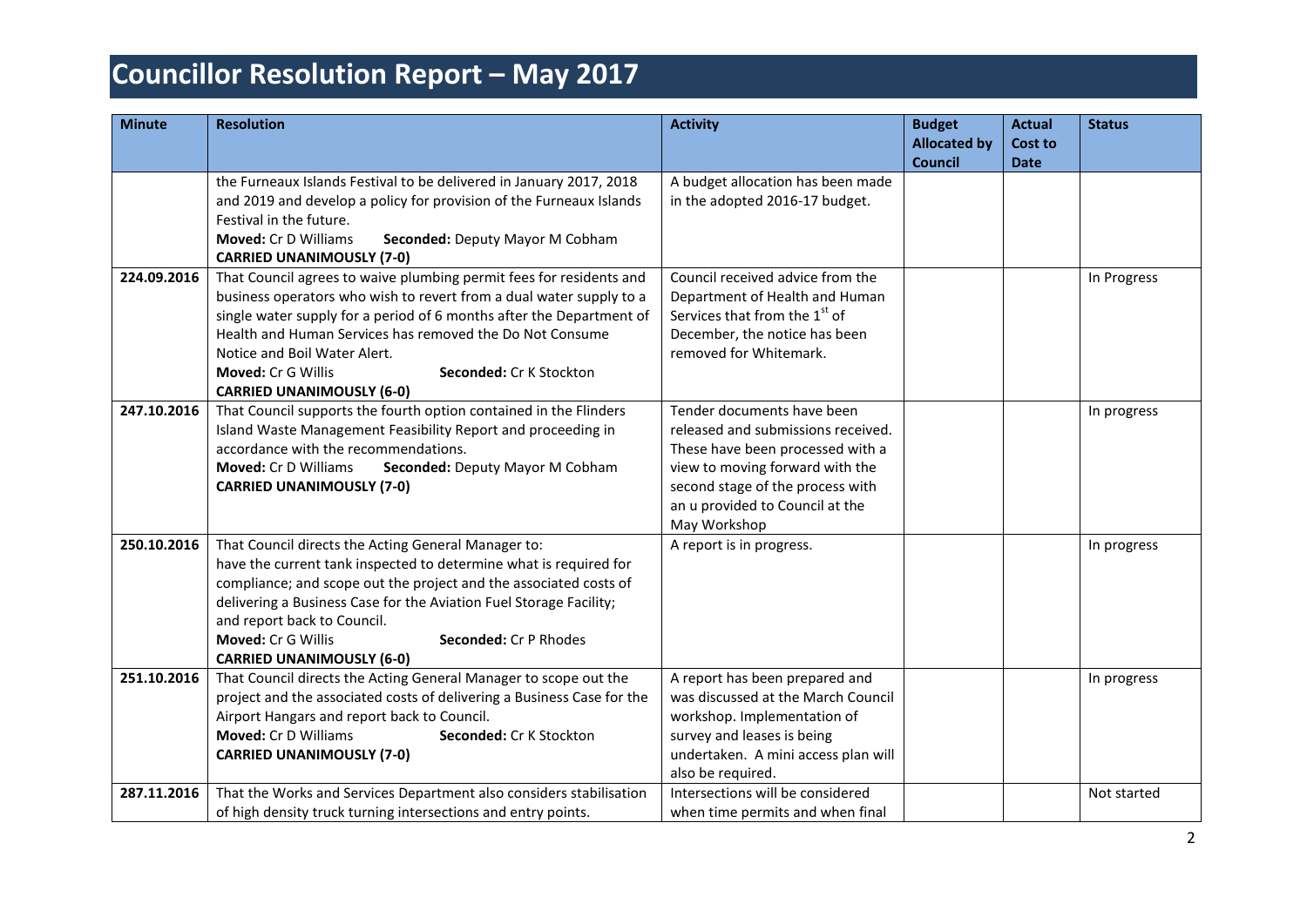| <b>Minute</b> | <b>Resolution</b>                                                                                      | <b>Activity</b>                                                       | <b>Budget</b><br><b>Allocated by</b><br><b>Council</b> | <b>Actual</b><br>Cost to<br><b>Date</b> | <b>Status</b>             |
|---------------|--------------------------------------------------------------------------------------------------------|-----------------------------------------------------------------------|--------------------------------------------------------|-----------------------------------------|---------------------------|
|               | Moved: Cr C Rhodes<br>Seconded: Cr P Rhodes                                                            | costs are known after the tenders<br>close.                           |                                                        |                                         |                           |
| 292.11.2016   | <b>CARRIED UNANIMOUSLY (6-0)</b><br>That Flinders Council lobbies the relevant government agencies and | Follows 293.11.2016                                                   |                                                        |                                         | Not started               |
|               | Ministers to amend the Bass Strait Passenger Vehicle Equalisation                                      |                                                                       |                                                        |                                         |                           |
|               | Scheme (BSPVES) to include an intrastate component i.e. between                                        |                                                                       |                                                        |                                         |                           |
|               | 'mainland' Tasmania and the Furneaux Group. The aim of this Notice                                     |                                                                       |                                                        |                                         |                           |
|               | of Motion is to benefit residents of the Furneaux Islands.                                             |                                                                       |                                                        |                                         |                           |
|               | That if deemed appropriate, depending on current shipping                                              |                                                                       |                                                        |                                         |                           |
|               | arrangements, the General Manager liaises with King Island Council                                     |                                                                       |                                                        |                                         |                           |
|               | re their possible involvement in changing the BSPVES to include an<br>intrastate component.            |                                                                       |                                                        |                                         |                           |
|               | Moved: Deputy Mayor M Cobham<br>Seconded: Cr G Willis                                                  |                                                                       |                                                        |                                         |                           |
|               | CARRIED (5-1)                                                                                          |                                                                       |                                                        |                                         |                           |
| 293.11.2016   | That a business plan/report outlining the advantages of and reasons                                    | This matter to be addressed as part                                   |                                                        |                                         | Part of the               |
|               | for an intrastate component of the BSPVES be developed by Council                                      | of investigation of the general                                       |                                                        |                                         | application for           |
|               | to support the lobbying process and that a budget allocation be                                        | investigation of the disadvantage                                     |                                                        |                                         | Funding made              |
|               | considered at the half yearly budget review for this purpose.                                          | of Flinders region and community.                                     |                                                        |                                         | under the                 |
|               | Moved: Mayor C Cox<br>Seconded: Cr D Williams                                                          | Application for funding assistance                                    |                                                        |                                         | Commonwealth              |
|               | <b>CARRIED UNANIMOUSLY (6-0)</b>                                                                       | under the Commonwealth's                                              |                                                        |                                         | 's Building               |
|               |                                                                                                        | Building Better Regions Program -                                     |                                                        |                                         | <b>Better Regions</b>     |
|               |                                                                                                        | Community Stream has been                                             |                                                        |                                         | Program-                  |
|               |                                                                                                        | lodged.                                                               |                                                        |                                         | Community<br>Stream       |
|               |                                                                                                        | Awaiting the outcome.                                                 |                                                        |                                         |                           |
| 316.12.2016   | That Council agrees to pursue the extension of Robert Street by                                        | Council staff have commenced the                                      |                                                        |                                         | In progress               |
|               | approximately 80 metres.                                                                               | acquisition process with Crown                                        |                                                        |                                         |                           |
|               | Moved: Cr P Rhodes<br>Seconded: Cr K Stockton                                                          | Land Services and are awaiting a                                      |                                                        |                                         |                           |
|               | <b>CARRIED UNANIMOUSLY (7-0)</b>                                                                       | response.                                                             |                                                        |                                         |                           |
| 319.12.2016   | 1. That Council actively pursue acquiring a Crown Land lease over                                      | A community user group meeting                                        |                                                        |                                         | Item 1 Crown              |
|               | the relevant section of land that will allow legal public access of                                    | was conducted on site 20 <sup>th</sup>                                |                                                        |                                         | Land access in            |
|               | the area that historically has been known as Badger Corner boat                                        | February 2017. The matter was<br>presented to Council for decision at |                                                        |                                         | progress.<br>Items 2 to 4 |
|               | ramp.<br>That Council consults with a community "user group" at a one-<br>2.                           | the March Council Meeting where                                       |                                                        |                                         | completed.                |
|               | off on-site meeting to be held no later than early February 2017.                                      | it was agreed to lodge an                                             |                                                        |                                         |                           |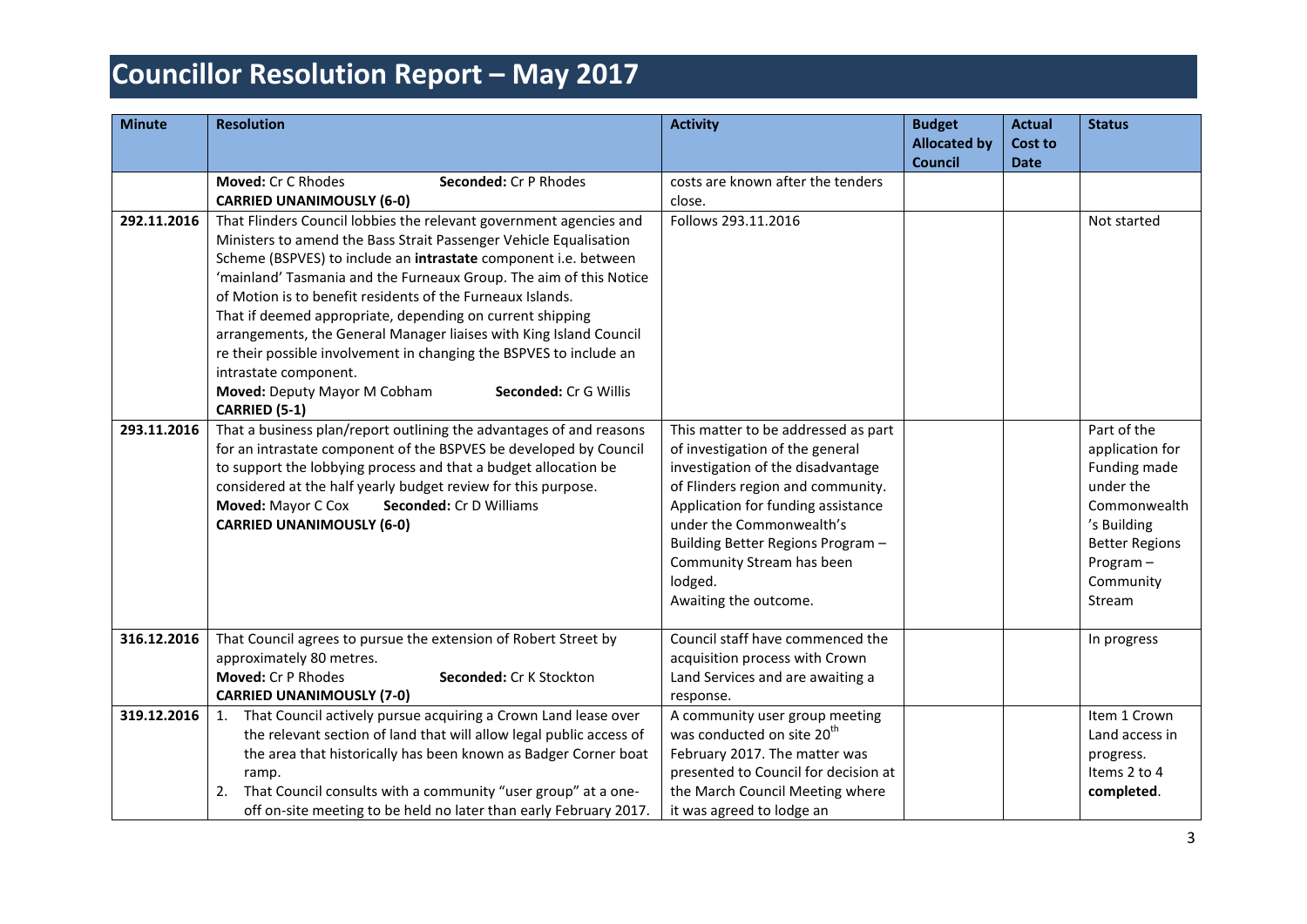| <b>Minute</b> | <b>Resolution</b>                                                                                                                                                                                                                                                                                                                                                                                                                                                                                                                                                                                                                                              | <b>Activity</b>                                            | <b>Budget</b><br><b>Allocated by</b> | <b>Actual</b><br><b>Cost to</b> | <b>Status</b> |
|---------------|----------------------------------------------------------------------------------------------------------------------------------------------------------------------------------------------------------------------------------------------------------------------------------------------------------------------------------------------------------------------------------------------------------------------------------------------------------------------------------------------------------------------------------------------------------------------------------------------------------------------------------------------------------------|------------------------------------------------------------|--------------------------------------|---------------------------------|---------------|
|               |                                                                                                                                                                                                                                                                                                                                                                                                                                                                                                                                                                                                                                                                |                                                            | <b>Council</b>                       | <b>Date</b>                     |               |
|               | 3. That Council, via the relevant application process, actively<br>pursues a co-funded grant via Marine and Safety<br>Tasmania's (MAST) recreational boating fund prior to 31st<br>March 2017 if possible.<br>4. That two infrastructure options (basic and enhanced) be costed<br>to inform Council of the commitment of the capital funding<br>required and to enable Council to provide confirmation to<br>MAST, in the form of a motion, that it will provide the balance of<br>the capital funding required should Council consider the cost<br>appropriate.<br>Moved: Deputy Mayor M Cobham<br>Seconded: Cr P Rhodes<br><b>CARRIED UNANIMOUSLY (7-0)</b> | application. This has now been<br>carried out.             |                                      |                                 |               |
| 321.12.2016   | That this meeting resolves:                                                                                                                                                                                                                                                                                                                                                                                                                                                                                                                                                                                                                                    | The issue was discussed at a                               |                                      |                                 | In progress   |
|               | $\sim$ That motion no. 255.10.2016 be withdrawn and                                                                                                                                                                                                                                                                                                                                                                                                                                                                                                                                                                                                            | meeting of the Audit Panel and a                           |                                      |                                 |               |
|               | $\sim$ That copies of all expense invoices paid by credit card and claims                                                                                                                                                                                                                                                                                                                                                                                                                                                                                                                                                                                      | process for review of the expense                          |                                      |                                 |               |
|               | for expense reimbursement submitted by the General Manager                                                                                                                                                                                                                                                                                                                                                                                                                                                                                                                                                                                                     | invoices paid by credit card and                           |                                      |                                 |               |
|               | beginning at 1 July 2016 be provided to the Flinders Council                                                                                                                                                                                                                                                                                                                                                                                                                                                                                                                                                                                                   | claims for expense reimbursement                           |                                      |                                 |               |
|               | Audit Panel so that it can scrutinise and ensure probity of those                                                                                                                                                                                                                                                                                                                                                                                                                                                                                                                                                                                              | submitted by the General Manager<br>has been agreed.       |                                      |                                 |               |
|               | claims and<br>$\sim$ That in the future all expense invoices paid by credit card and                                                                                                                                                                                                                                                                                                                                                                                                                                                                                                                                                                           |                                                            |                                      |                                 |               |
|               | claims for expense reimbursement submitted by the General                                                                                                                                                                                                                                                                                                                                                                                                                                                                                                                                                                                                      | The Corporate Credit Card Policy                           |                                      |                                 |               |
|               | Manager be provided to the Flinders Council Audit Panel for                                                                                                                                                                                                                                                                                                                                                                                                                                                                                                                                                                                                    | was discussed at the March and                             |                                      |                                 |               |
|               | review on a quarterly basis and                                                                                                                                                                                                                                                                                                                                                                                                                                                                                                                                                                                                                                | April Council Workshops and will                           |                                      |                                 |               |
|               | $\sim$ That the Corporate Credit Card Policy of the Council be amended                                                                                                                                                                                                                                                                                                                                                                                                                                                                                                                                                                                         | be presented for Council                                   |                                      |                                 |               |
|               | to require that all expense claims by the General Manager be                                                                                                                                                                                                                                                                                                                                                                                                                                                                                                                                                                                                   | consideration at the May Council                           |                                      |                                 |               |
|               | reviewed by the Audit Panel.                                                                                                                                                                                                                                                                                                                                                                                                                                                                                                                                                                                                                                   | Meeting.                                                   |                                      |                                 |               |
|               | Moved: Cr G Willis<br>Seconded: Cr K Stockton                                                                                                                                                                                                                                                                                                                                                                                                                                                                                                                                                                                                                  |                                                            |                                      |                                 |               |
| 50.03.2017    | CARRIED (6-1)                                                                                                                                                                                                                                                                                                                                                                                                                                                                                                                                                                                                                                                  |                                                            |                                      |                                 |               |
|               | That Council accepts the advice of Council's Audit Panel such<br>1.<br>that the Flinders Council Audit Panel membership be altered so                                                                                                                                                                                                                                                                                                                                                                                                                                                                                                                          | Initial discussions with prospective<br>persons commenced. |                                      |                                 | In progress   |
|               | that it be made up of an independent Chairperson who may be                                                                                                                                                                                                                                                                                                                                                                                                                                                                                                                                                                                                    |                                                            |                                      |                                 |               |
|               | from off-island, to include the two current independent                                                                                                                                                                                                                                                                                                                                                                                                                                                                                                                                                                                                        |                                                            |                                      |                                 |               |
|               | members and that the two Councillor members step down from                                                                                                                                                                                                                                                                                                                                                                                                                                                                                                                                                                                                     |                                                            |                                      |                                 |               |
|               | the Panel.                                                                                                                                                                                                                                                                                                                                                                                                                                                                                                                                                                                                                                                     |                                                            |                                      |                                 |               |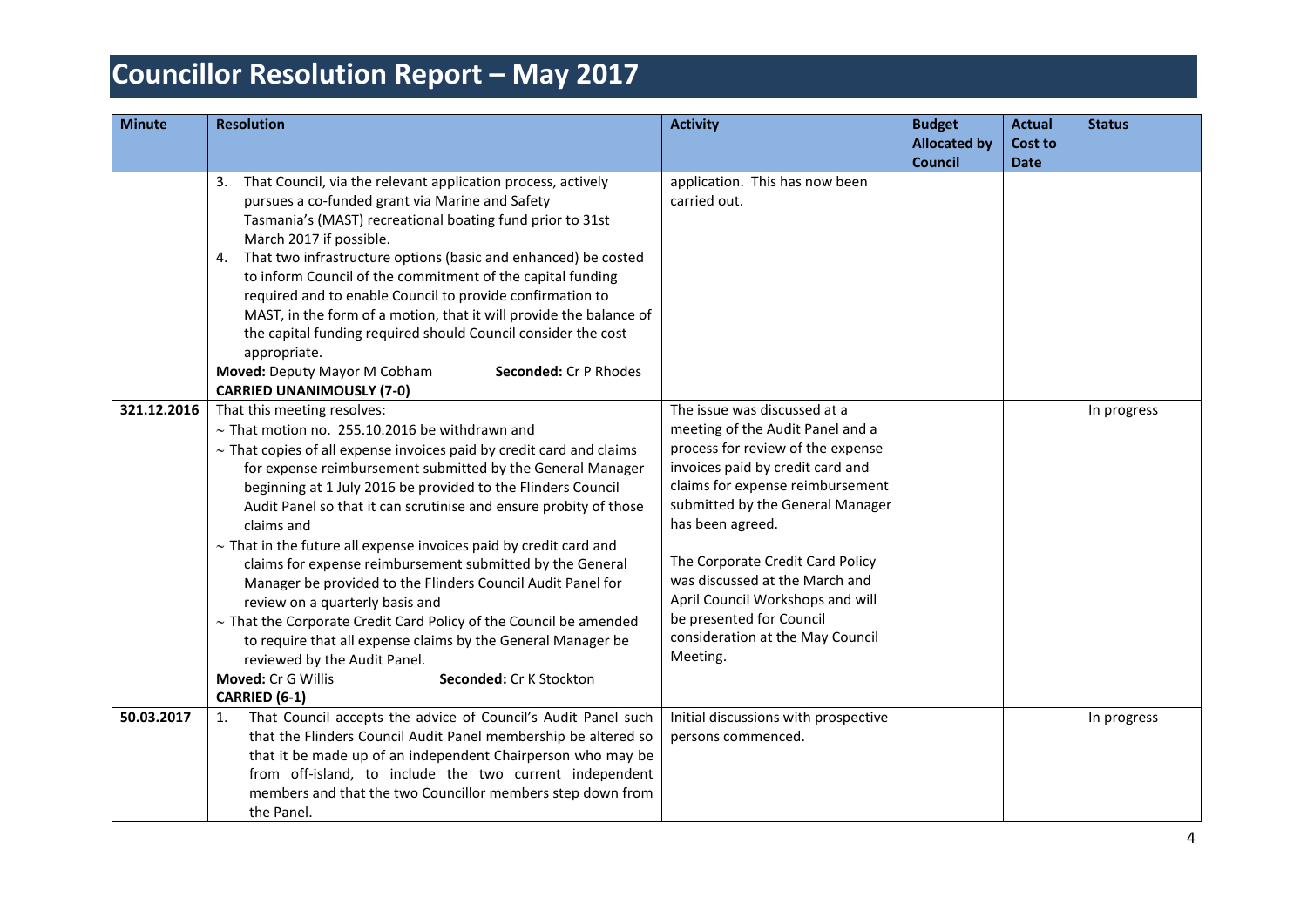| <b>Minute</b> | <b>Resolution</b>                                                                                                                                                                                                                                                                                                                                                                                                                                                                                                                                                                                                                                                                                                                                                                                                                                                         | <b>Activity</b>                                                                                                                                                | <b>Budget</b><br><b>Allocated by</b> | <b>Actual</b><br><b>Cost to</b> | <b>Status</b>                     |
|---------------|---------------------------------------------------------------------------------------------------------------------------------------------------------------------------------------------------------------------------------------------------------------------------------------------------------------------------------------------------------------------------------------------------------------------------------------------------------------------------------------------------------------------------------------------------------------------------------------------------------------------------------------------------------------------------------------------------------------------------------------------------------------------------------------------------------------------------------------------------------------------------|----------------------------------------------------------------------------------------------------------------------------------------------------------------|--------------------------------------|---------------------------------|-----------------------------------|
|               | That any other Councillor except the Mayor has a standing<br>2.<br>invitation to attend any meeting as an observer.<br>That Council authorises the General Manager to seek out<br>3.<br>suitable candidates for presentation to Council for review and<br>decision as a Chairperson.<br>That Council allocates an appropriate budget to support the<br>4.<br>Panel's work.<br>That the Council acknowledges the contribution to the Audit<br>5.<br>Panel that John Dick has made free and gratis and confirms that<br>he remains as Audit Panel Chair until an appointment to the<br>position of Chairperson is made at which time he will revert to<br>an ordinary independent member of the Audit Panel.<br>That Council allocates appropriate secretarial support to assist<br>6.<br>the Panel in its work.<br>Moved: Cr K Stockton<br>Seconded: Deputy Mayor M Cobham |                                                                                                                                                                | <b>Council</b>                       | <b>Date</b>                     |                                   |
|               | <b>CARRIED (5-1)</b>                                                                                                                                                                                                                                                                                                                                                                                                                                                                                                                                                                                                                                                                                                                                                                                                                                                      |                                                                                                                                                                |                                      |                                 |                                   |
| 58.03.2017    | That Council:<br>1. Note the information provided to Councillors;<br>Empowers the General Manager's Performance Review<br>2.<br>Committee to consider and recommend to Council a<br>process(s) to undertake the performance review required<br>prior to the end of the 6 month probation period;<br>3. Requests the General Manager's Performance Review<br>Committee to develop performance indicators as referred<br>to in Schedule 3 of the employment contract.<br>Moved: Mayor C Cox<br>Seconded: Cr K Stockton<br><b>CARRIED UNANIMOUSLY (6-0)</b>                                                                                                                                                                                                                                                                                                                  | The General Manager's<br>Performance Review Committee<br>has recommended to Council a<br>process for the review, which has<br>been accepted. Refer 84.04.2017. |                                      |                                 | 1 & 2. complete<br>3. In progress |
| 75.04.2017    | That Council provides a formal letter of support to the proponents of<br>the proposal to re-name the Emita Beach Coastal Reserve, i.e. the<br>new name proposed is "Valentine Huitfeldt Coastal Reserve".<br>Moved: Deputy Mayor M Cobham Seconded: Cr K Stockton<br>CARRIED (6-1)                                                                                                                                                                                                                                                                                                                                                                                                                                                                                                                                                                                        | Mayor has written letter of support<br>with a copy to be forwarded to<br>DPIPWE by proponents.                                                                 |                                      |                                 | Completed                         |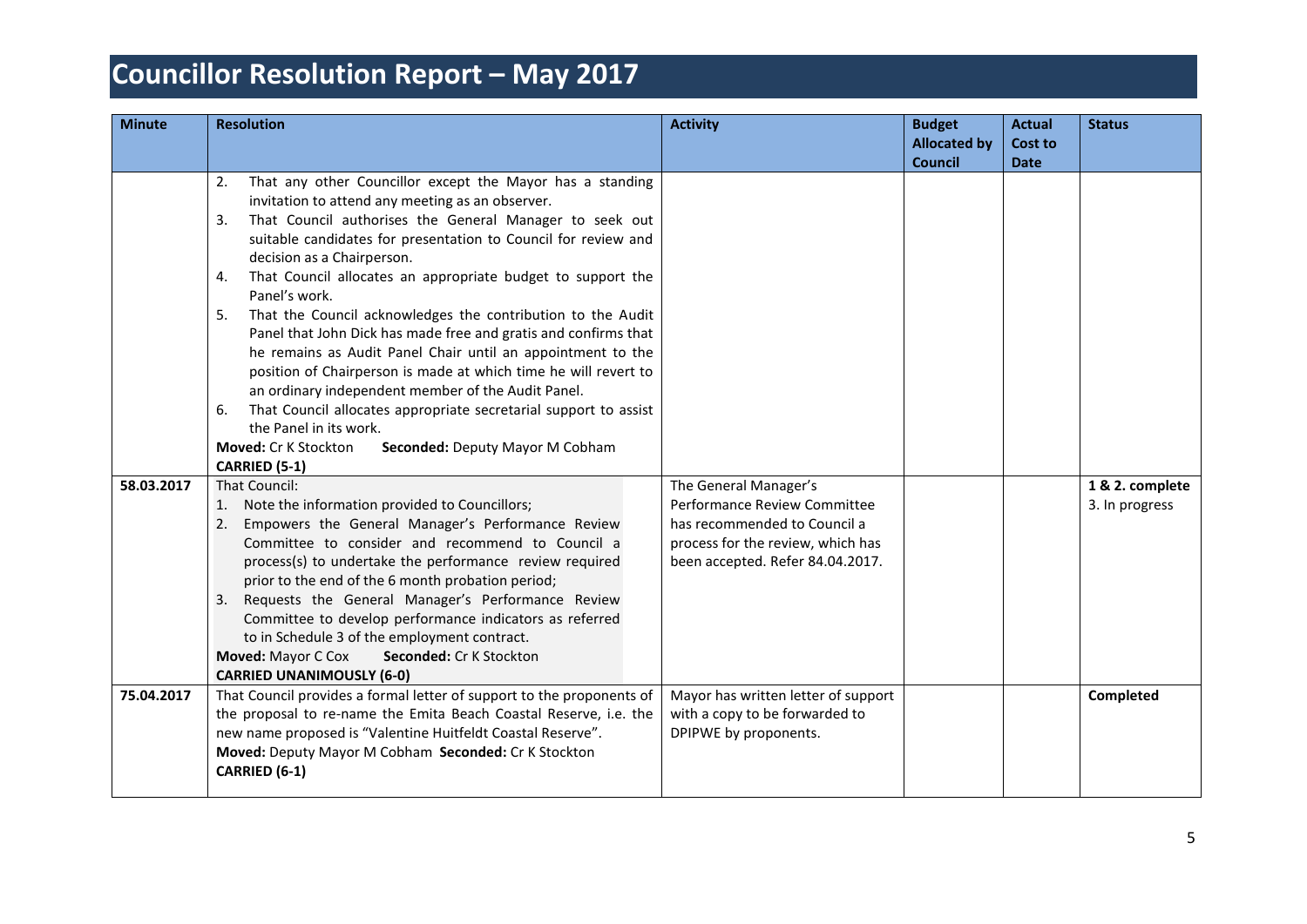| <b>Minute</b> | <b>Resolution</b>                                                                                                                                                                                                                                                                                                                                                                                                                                                                                                                                                                                                                     | <b>Activity</b>                                                                                             | <b>Budget</b><br><b>Allocated by</b><br><b>Council</b> | <b>Actual</b><br>Cost to<br><b>Date</b> | <b>Status</b>             |
|---------------|---------------------------------------------------------------------------------------------------------------------------------------------------------------------------------------------------------------------------------------------------------------------------------------------------------------------------------------------------------------------------------------------------------------------------------------------------------------------------------------------------------------------------------------------------------------------------------------------------------------------------------------|-------------------------------------------------------------------------------------------------------------|--------------------------------------------------------|-----------------------------------------|---------------------------|
| 78.04.2017    | That Council instructs Cr Willis, as it's Owners' Representative of<br>TasWater, to vote to approve TasWater's draft Corporate Plan 2018-<br>2020 or as amended, when the matter is tabled for consideration at<br>a General Meeting of TasWater, currently scheduled for Thursday<br>$11th$ May 2017, or at any other time.<br><b>Moved: Cr D Williams</b><br>Seconded: Cr K Stockton<br><b>CARRIED UNANIMOUSLY (7-0)</b>                                                                                                                                                                                                            | Update following 11 May Meetings<br>with TasWater and LGAT                                                  |                                                        |                                         | In Progress               |
| 79.04.2017    | That Council:<br>Recognises the intent of the Treasurer, The Hon Peter<br>$\bullet$<br>Gutwein MP, to transfer TasWater away from its 29<br>Tasmanian council shareholders, into state ownership and;<br>in consideration of the information received thus far, that<br>$\bullet$<br>Councillors advise the Mayor and Council's Owners'<br>Representative of any areas or matters that require more<br>information or emphasis so that these aspects can further<br>inform and guide the Council's attendees at future meetings<br>on this matter.<br>Moved: Mayor C Cox<br>Seconded: Cr P Rhodes<br><b>CARRIED UNANIMOUSLY (7-0)</b> | Update following 11 May Meetings<br>with TasWater and LGAT                                                  |                                                        |                                         | In Progress               |
| 81.04.2017    | That Council strongly considers making an allocation for Professional<br>Development (program for team building) activities in the 2018-19<br>budget.<br>Moved: Cr P Rhodes<br>Seconded: Cr K Stockton<br><b>CARRIED UNANIMOUSLY (7-0)</b>                                                                                                                                                                                                                                                                                                                                                                                            | To be kept within the schedule<br>until next elected Council makes a<br>determination                       |                                                        |                                         | Retain within<br>Schedule |
| 84.04.2017    | That the Council accepts the recommendation of the General<br>Manager's Performance review Committee and uses the following<br>process to undertake a performance review during the probation<br>period:<br>1. That a confidential survey process is undertaken, using a survey<br>document:                                                                                                                                                                                                                                                                                                                                          | The review process has begun with<br>Sanjib Roy expected to meet with<br>Councillors and staff in late May. |                                                        |                                         | In progress               |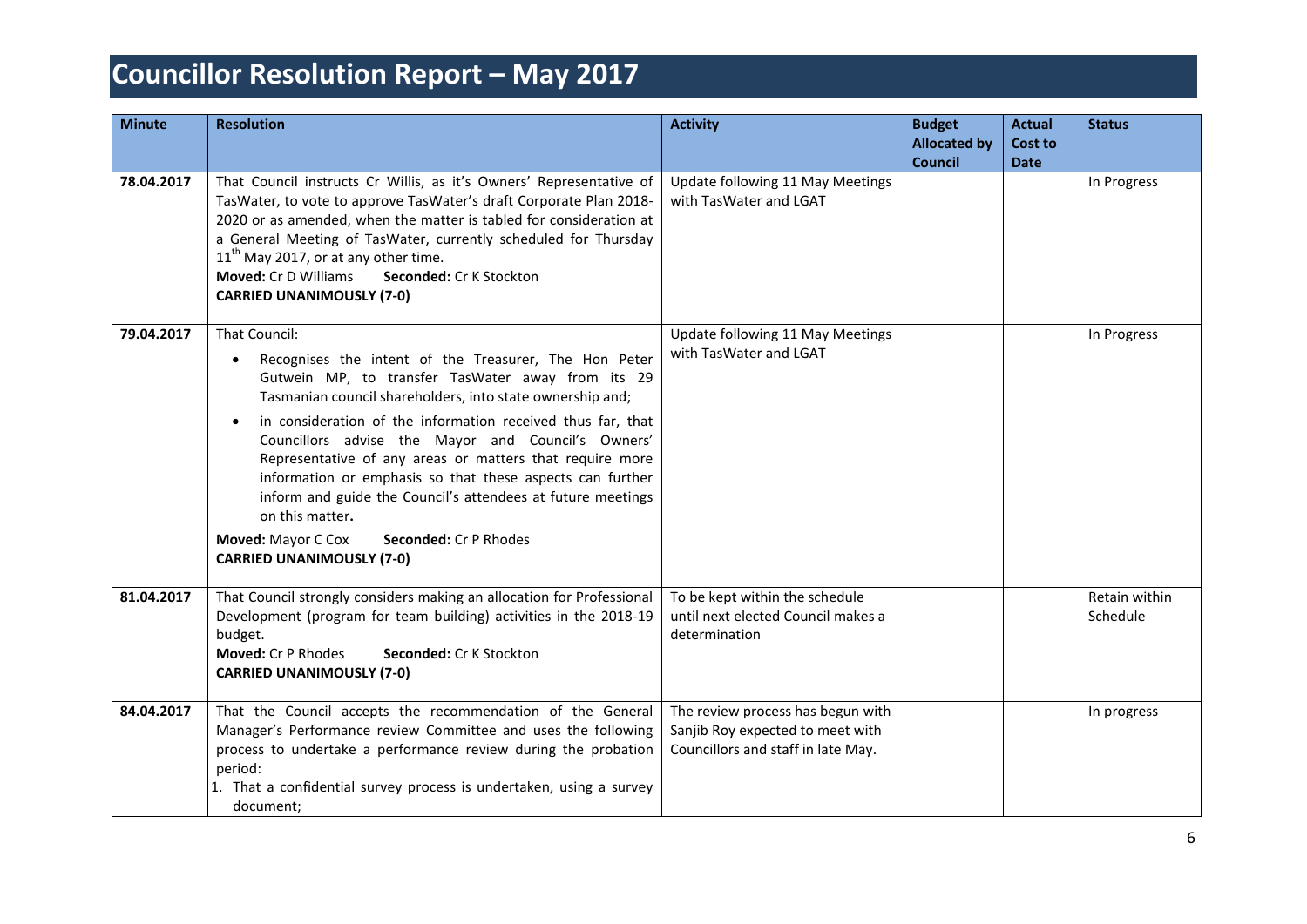| <b>Minute</b> | <b>Resolution</b>                                                                                                                                                                                                                                                                                                                                                                                                                                                                                                                                                                                                                 | <b>Activity</b>                            | <b>Budget</b><br><b>Allocated by</b><br><b>Council</b> | <b>Actual</b><br><b>Cost to</b><br><b>Date</b> | <b>Status</b> |
|---------------|-----------------------------------------------------------------------------------------------------------------------------------------------------------------------------------------------------------------------------------------------------------------------------------------------------------------------------------------------------------------------------------------------------------------------------------------------------------------------------------------------------------------------------------------------------------------------------------------------------------------------------------|--------------------------------------------|--------------------------------------------------------|------------------------------------------------|---------------|
|               | 2. That Councillors, management level staff and staff who work in<br>the council office be invited to complete the confidential survey;<br>3. That Sanjib Roy of the Searchlight Group be engaged to undertake<br>the performance review and a budget allocation be made to<br>achieve the outcome;<br>4. That the process is completed for consideration in Closed Council<br>at the June 15 <sup>th</sup> 2017 Ordinary Meeting; and<br>5. That the General Manager's Performance Review Committee<br>manage the process.<br>Moved: Cr G Willis<br>Seconded: Cr K Stockton<br>CARRIED (6-1)                                     |                                            |                                                        |                                                |               |
| 86.04.2017    | Moved: Cr G Willis<br>Seconded: Cr D Williams<br>That Council rescinds the Aboriginal Reconciliation Policy and allows<br>it to lay on the table for 28 days for public comment.<br>Moved: Cr G Willis<br>Seconded: Cr D Williams<br>CARRIED (6-1)                                                                                                                                                                                                                                                                                                                                                                                | Awaiting 28 day period for<br>comment      |                                                        |                                                |               |
| 87.04.2017    | That Council rescinds the Tasmanian Tidy Towns Competition Policy<br>and allows it to lay on the table for 28 days for public comment.<br>Moved: Cr P Rhodes<br>Seconded: Cr G Willis<br><b>CARRIED UNANIMOUSLY (7-0)</b>                                                                                                                                                                                                                                                                                                                                                                                                         | Awaiting 28 day period for<br>comment      |                                                        |                                                |               |
| 95.04.2017    | That in light of a council wide revaluation and subject to receiving<br>and reviewing reports on rate comparison using AAV and CV and<br>modelling the effects of a fixed charge Council considers the<br>following changes for the 2017/18 rating year:<br>(a) Abolition of a minimum rate to be replaced by a fixed<br>charge per property assessment;<br>(b) Change from the AAV method of rating to Capital Value<br>method;<br>(c) Remove waste levy as it is currently applied and incorporate<br>this into the fixed charge and foreshadows that there may<br>be a future introduction of a waste levy as a service charge | Referred for review to Budget<br>workshops |                                                        |                                                | In progress   |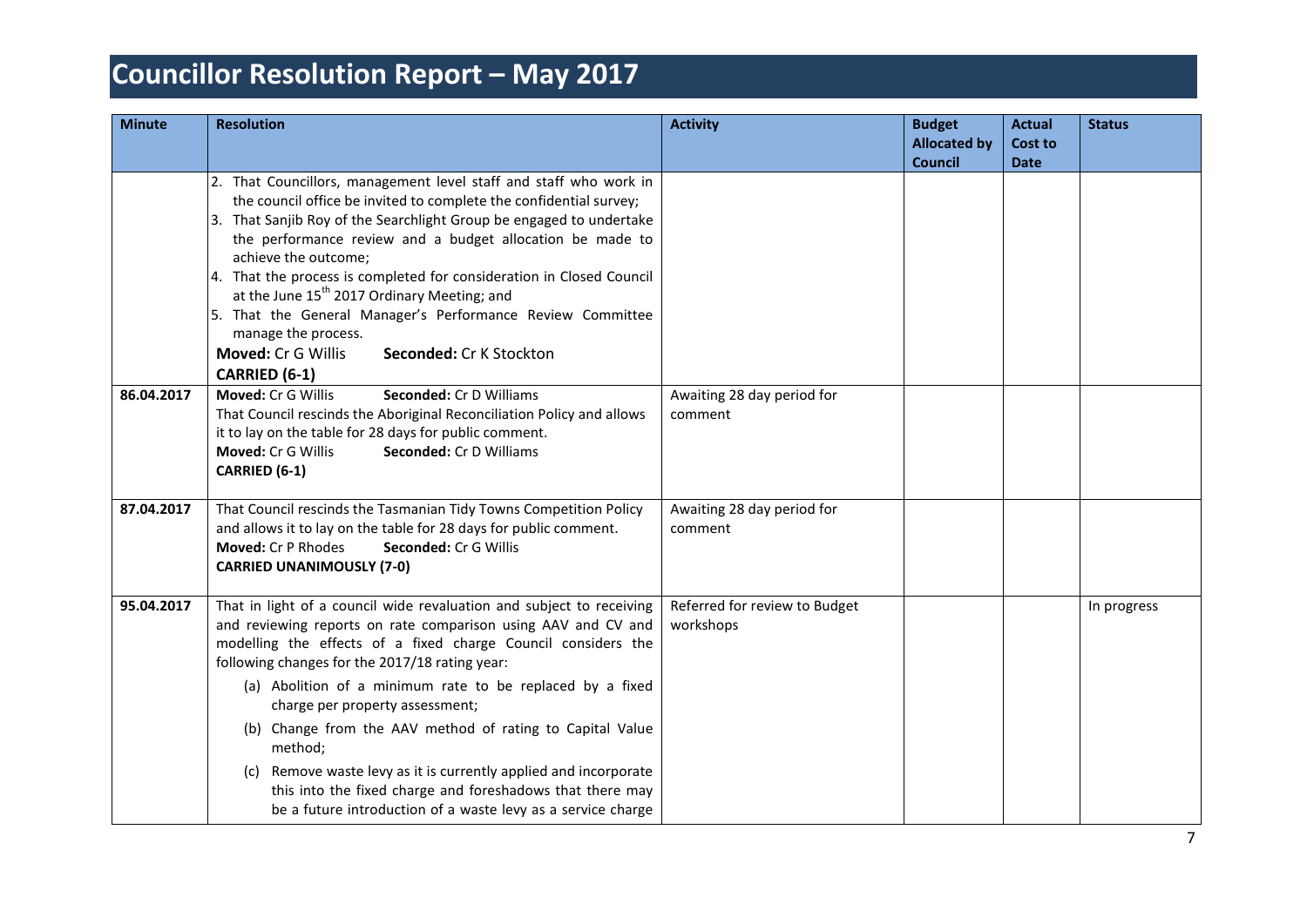| <b>Minute</b> | <b>Resolution</b>                                                                                                                                                                                                                                                                                                                                                                                                                                                                                                                                                                                                                                                                                                                                                                                                          | <b>Activity</b>                                                                                                                                                                                           | <b>Budget</b><br><b>Allocated by</b><br><b>Council</b> | <b>Actual</b><br><b>Cost to</b><br><b>Date</b> | <b>Status</b> |
|---------------|----------------------------------------------------------------------------------------------------------------------------------------------------------------------------------------------------------------------------------------------------------------------------------------------------------------------------------------------------------------------------------------------------------------------------------------------------------------------------------------------------------------------------------------------------------------------------------------------------------------------------------------------------------------------------------------------------------------------------------------------------------------------------------------------------------------------------|-----------------------------------------------------------------------------------------------------------------------------------------------------------------------------------------------------------|--------------------------------------------------------|------------------------------------------------|---------------|
| 96.04.2017    | for a kerbside waste collection.<br><b>Moved: Cr G Willis</b><br>Seconded: Cr D Williams<br><b>CARRIED UNANIMOUSLY (7-0)</b><br>That as part of the rates modelling for the 2017/18 year, the<br>following aspects be considered:<br>(a) Review and introduction of differential rates per specific<br>land use categories;<br>(b) Review and introduction of differential rates per specific<br>locations for each island in the Furneaux Group and other<br>locations that Council considers appropriate;<br>Endeavour to ensure that the entire amount of any increase<br>in rates associated with natural growth is delivered through<br>rates modelling; and<br>Review and benchmark our current level of rating.<br>(C)<br>Moved: Cr P Rhodes<br>Seconded: Deputy Mayor M Cobham<br><b>CARRIED UNANIMOUSLY (7-0)</b> |                                                                                                                                                                                                           |                                                        |                                                |               |
| 100.04.2017   | That Council authorises the GM to undertake the following studies to<br>inform the future development opportunities for the Whitemark<br>area.<br>Flinders Island Sports and RSL Club Project;<br>(a)<br>(b) Whitemark Coastal Vulnerability and Overland Flow / Flood<br>Study / Rehabilitation; and<br>(c) Whitemark Town Centre Structure Plan.<br>Moved: Mayor C Cox<br><b>Seconded: Cr D Williams</b><br><b>CARRIED UNANIMOUSLY (7-0)</b>                                                                                                                                                                                                                                                                                                                                                                             | Authorisation noted and put into<br>effect including allocation of<br>budget expenditure for 2017/18<br>budget<br>Ongoing progress to be updated to<br>Council through the normal<br>reporting processes. |                                                        |                                                | Completed     |